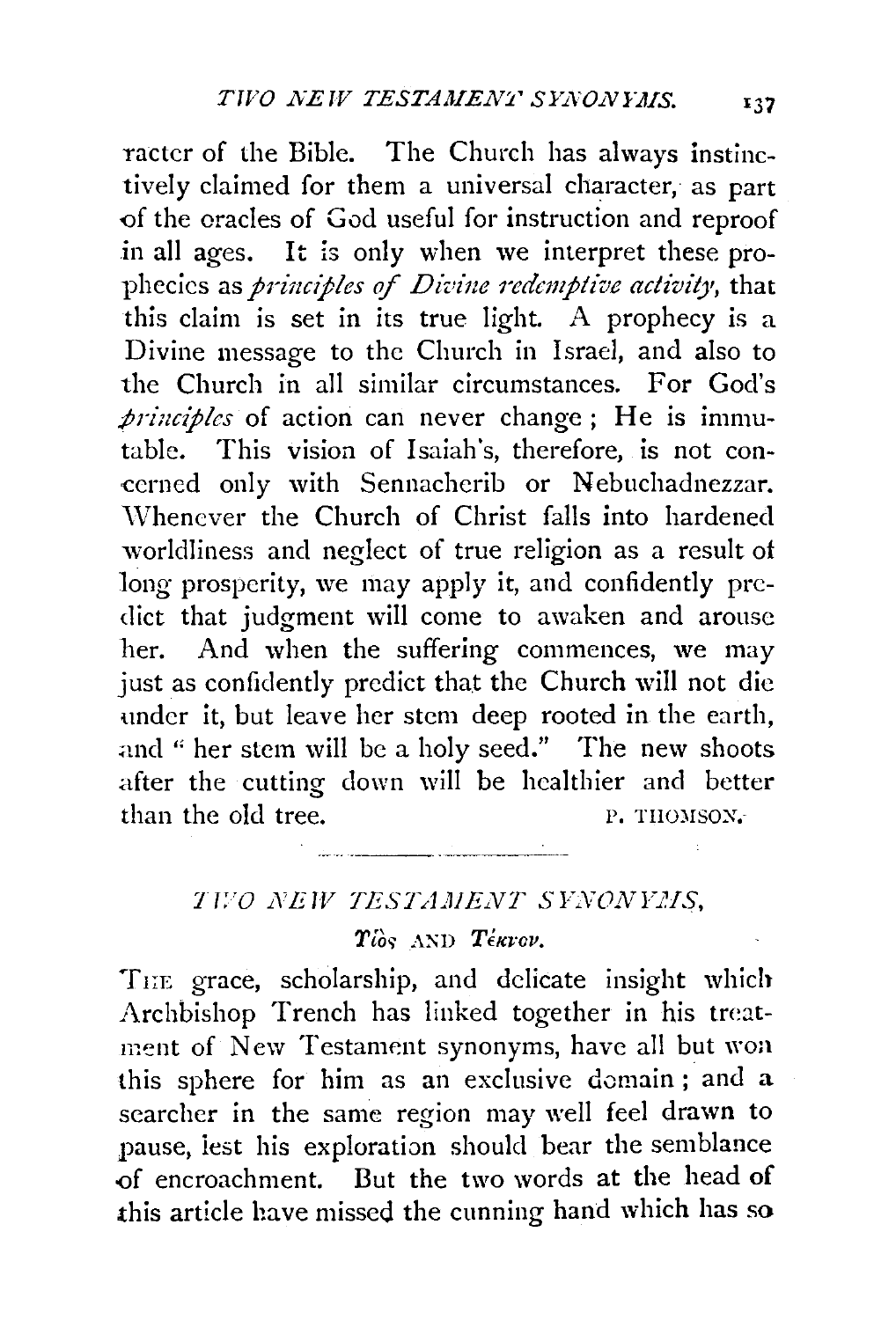skilfully dealt with many of their fellows ; and at the same time, in the belief of the writer, they claim a place among those "interesting and instructive" synonymswhich the Archbishop has perforce "left untouched."' It may not be amiss then to attempt something, however slight, towards remedying the unavoidable omisston.

Both words are derived from roots signifying, "tobring into existence," vios from the Sanscrit *su*-, connecting it with the Latin *filius,* and the English *sou,-* and  $\tau$ *ékvov* from the Sanscrit *tak*-, Greek  $\tau \epsilon \kappa$ -, to which may be traced our word get. Obviously, of course, vios, son, is masculine, while  $\tau \in K$ vov, like our *child*, expresses no distinction of sex : with this difference they are, broadly speaking, synonyms;  $\tau$ ékvov, as our *child*, being often used, in the Septuagint and the New Testament, where  $v_i$  would pass, and  $v_i$  is, in the plural at any rate, being as often, to all appearance, equivalent to  $\tau \epsilon x v \circ v$ . Thus, like all synonyms, they are in many cases undistinguishable. Their identity in sacred usage is established by a comparison of such passages as Malachi iv. 6 and Luke i. 17, where, in the phrase, " to turn the hearts of the fathers to the children," the LXX. has  $v i \delta v$ , and St. Luke,  $\tau \epsilon_{\kappa \nu \alpha}$ . Sometimes the inclusive force of  $\tau \epsilon_{\kappa \nu \alpha}$ . is manifest: as when it is recorded  $(z$  Chron. xxviii.  $3)$ that Ahaz " burnt incense in the valley of the son of Hinnom, and burnt his *children* in the fire." At other times, for greater exactness or for emphasis, the  $\tau$ éxva is subdivided into viol  $\kappa a$   $\theta$ vyarépes; as in Jeremiah  $x x i x$ . 6,  $\tau \epsilon \kappa \nu \sigma \tau \omega \gamma \sigma \sigma \tau \epsilon$  vious  $\kappa \alpha \nu$  due  $\sigma \sigma \gamma \sigma \tau \epsilon \rho \sigma \sigma$ , where the inclusiveness of  $\tau$ *ékvov* appears again in the compound verb. But in the large majority of instances, both in the ·Old and in the New Testament, the plural *viol* stands

 $\epsilon$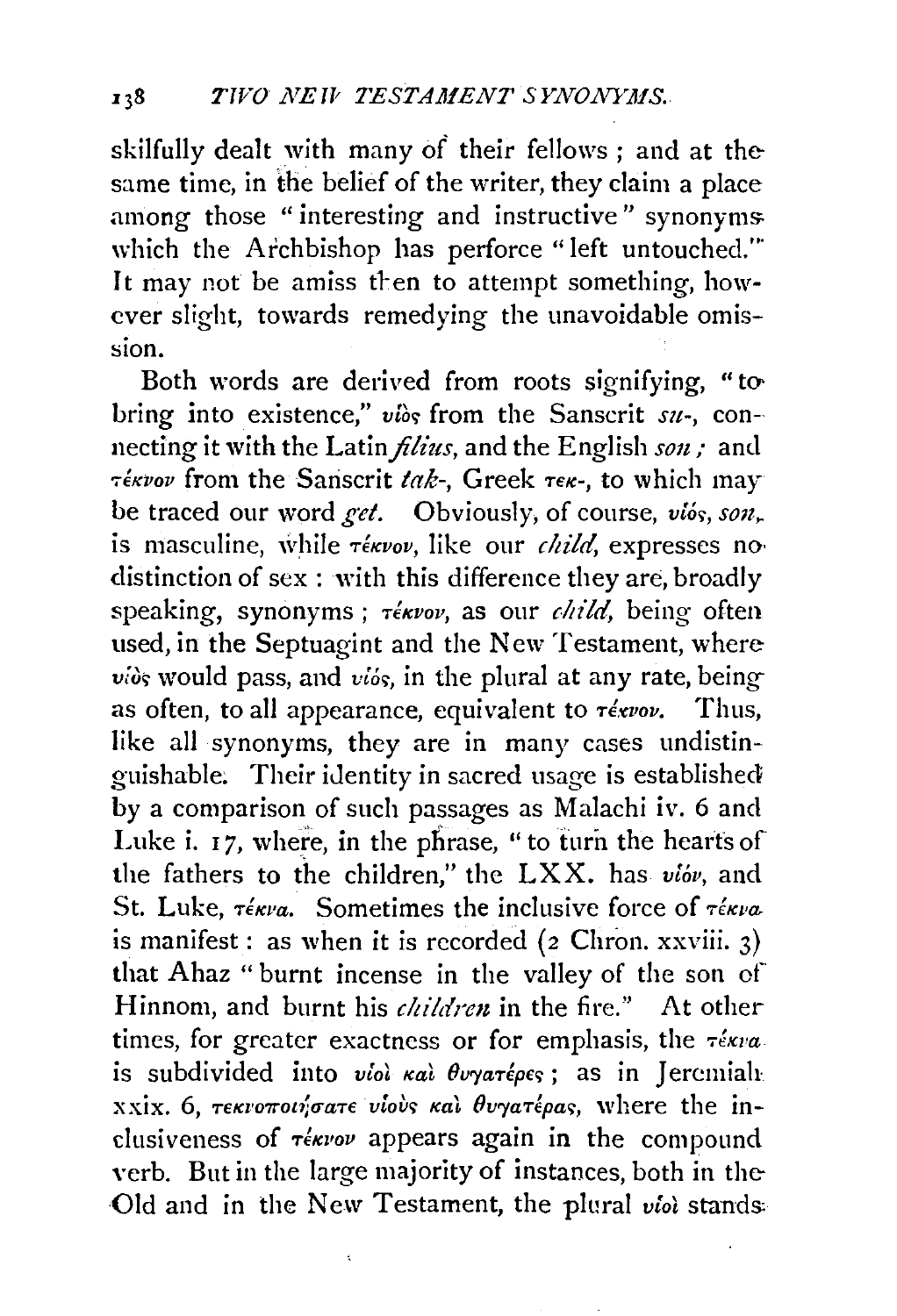sponsor for sons and daughters likewise. When, for example, Pharaoh overtook Israel encamping by the sea, and "the *sons* of Israel lifted up their eyes, and, behold, the Egyptians marched after them" {Exod. xiv. 10), the presence of women is clearly implied; as is invariably the case with *viol lapa1)X,* by a Hebraistic extension of the common usage which regards *man* as inclusive of *woman*: and, in fact, *viol* seems not unfrequently to lose much of the stress of sonship, and to approximate to the force of *men* and *people*. Such an approximation we find in *viol δυνατοl του Δανίδ* (1 Kings i. 8), the Septuagint translation for "the mighty men of David;" in the *viol aXXo-rptot,* the " foreign sons," the strangers, whom David foresaw should " submit themselves unto him" ( $2$  Sam. xxii.  $45$ ); and in the description of David himself as *vios τριάκοντα ετών*, "a son of thirty years, when he began to reign"  $(z \text{ Sam. v. 4})$ All these are akin to the common Hebrew expression, " sons of men," reproduced in the LXX. by  $v$ iol  $\tau \hat{\omega}$ "  $\partial_\mu \partial_\nu \phi \partial_\nu \phi$ , which is no mere expansion of  $\partial_\nu \partial_\nu \phi \partial_\nu$  but a phrase satisfying the claims of Eastern vividness by dramatically exhibiting man's origin and nature. In this connection also is found the usual preference for *viol* over  $\tau$ *ékva*; indeed in the expression, *son of man*, or *so11s of me1t, -reKvov* is never met with : but in other Hebraisms of this class the two words often appear without any suggestion of difference. Thus *viol*  $\tau \hat{\omega} v$  $\sigma$ *vµµlkiwv*, the *sons of treaties* (for *hostages*; 2 Kings xiv. 14), *vioi avaronov*, sons of the sunrise (for *men of the east;* Judges vi. 3), and, still more poetically, *viol*   $\phi$ *apérpas, sons of the quiver* (for *arrows*; Lam. iii. 13, according to the reading that translates the Hebrew), are paralleled by *-r€Kva uS,.l-rwv, c!ti!di'e1t* of *the waters* (for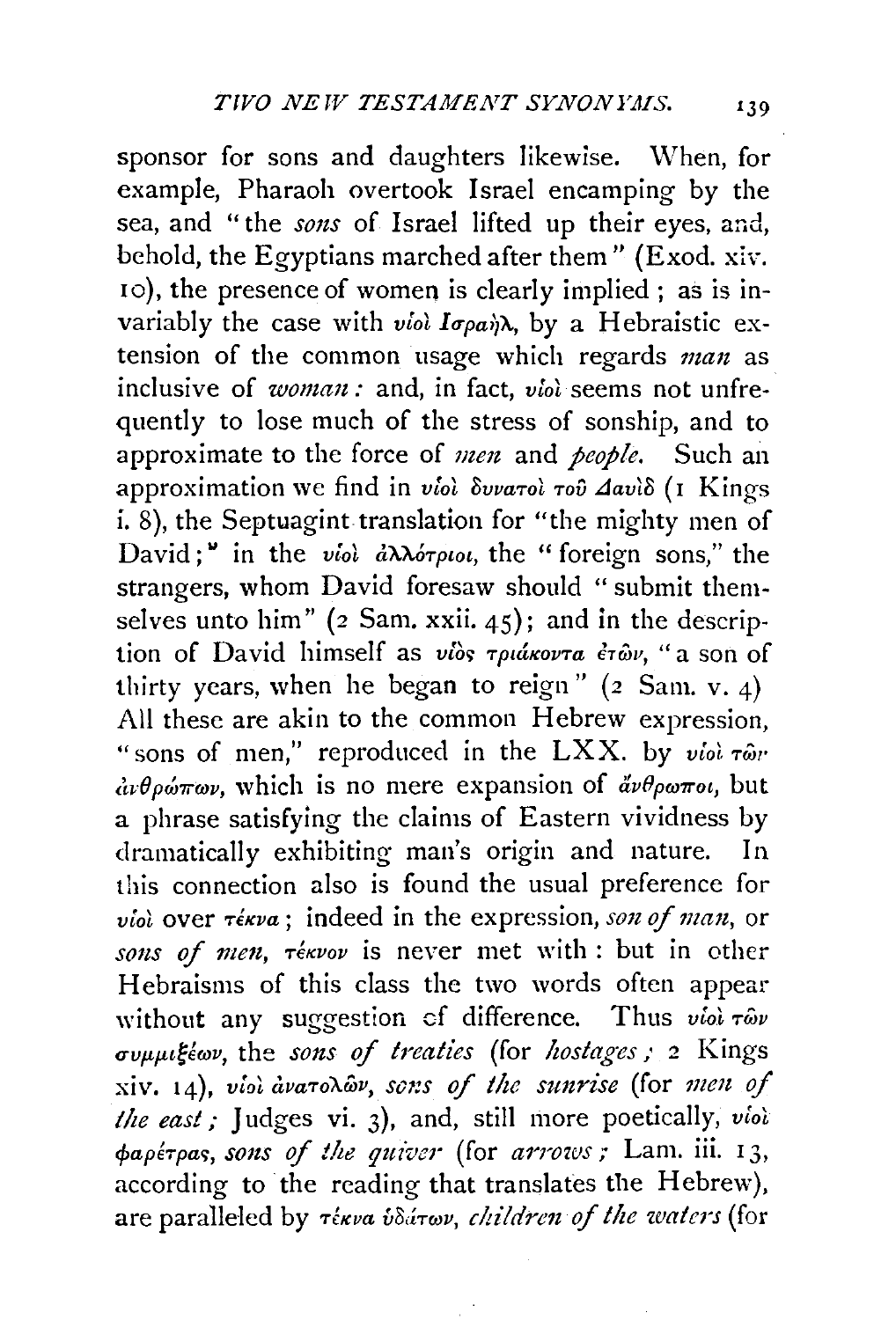they that dwell by the western sea; Hosea xi. 11,  $LXX$ .). So also in the New Testament, viol  $\tau$ *ns*  $\delta u$ a $\theta$ *nf*<sub>kns</sub>, sons of the covenant (Acts iii. 25) viol του νυμφώνος, sons of the bridechamber (Matt. ix. 15), and viol  $\tau$ *is*  $\beta$ aou $\lambda$ eias, sons of the kingdom (Matt. viii. 12), may be paralleled by the τέκνα της σαρκός and τέκνα της επαγγελίας, children of the flesh, and children of the promise, of Romans ix. 8.

But, in some of the instances just quoted, we have a savour of the specially Hebrew sense of *moral* sonship: and here also the two words are frequently used without any decided distinction, save that  $\tau \epsilon \kappa \nu o \nu$  in this relation is never found in the singular. Thus, to take certain passages in which the Hebraistic sense is more clearly defined, the viol aductas, sons of unrighteousness, of 2 Samuel iii. 34, are answered by the *rékva douxias*, children of unrighteousness, of Hosea x. 9; the vios θανατώσεως, son of death, of 1 Samuel xxvi. 16, the vios γεέννης, son of hell, of Matthew xxiii. 15, and the νίδς  $d\pi\omega\lambda e$  *(as, son of perdition, of 2 Thessalonians ii. 3, have* their counterpart in the τέκνα άπωλείας, children of destruction, of Isaiah lvii. 4 (LXX.). Similarly, we meet sometimes with viol beov, sons of God, as in Matthew v. 9, and sometimes with τέκνα θεού, children of God, as in Romans ix. 8. By this striking metaphor with vios and *rékvov* the warm imagination of the Oriental mind pictured to itself the fact that as children partake of the nature of their parents, so can men partake of the nature of unrighteousness, death, and destruction, on the one side, or, on the other, of the nature of God. And, in all the connections hitherto mentioned, both viol and rékva supply a translation for the Hebrew Banim: so far then the synonyms are alike.

But, like other synonyms, they have their shalles of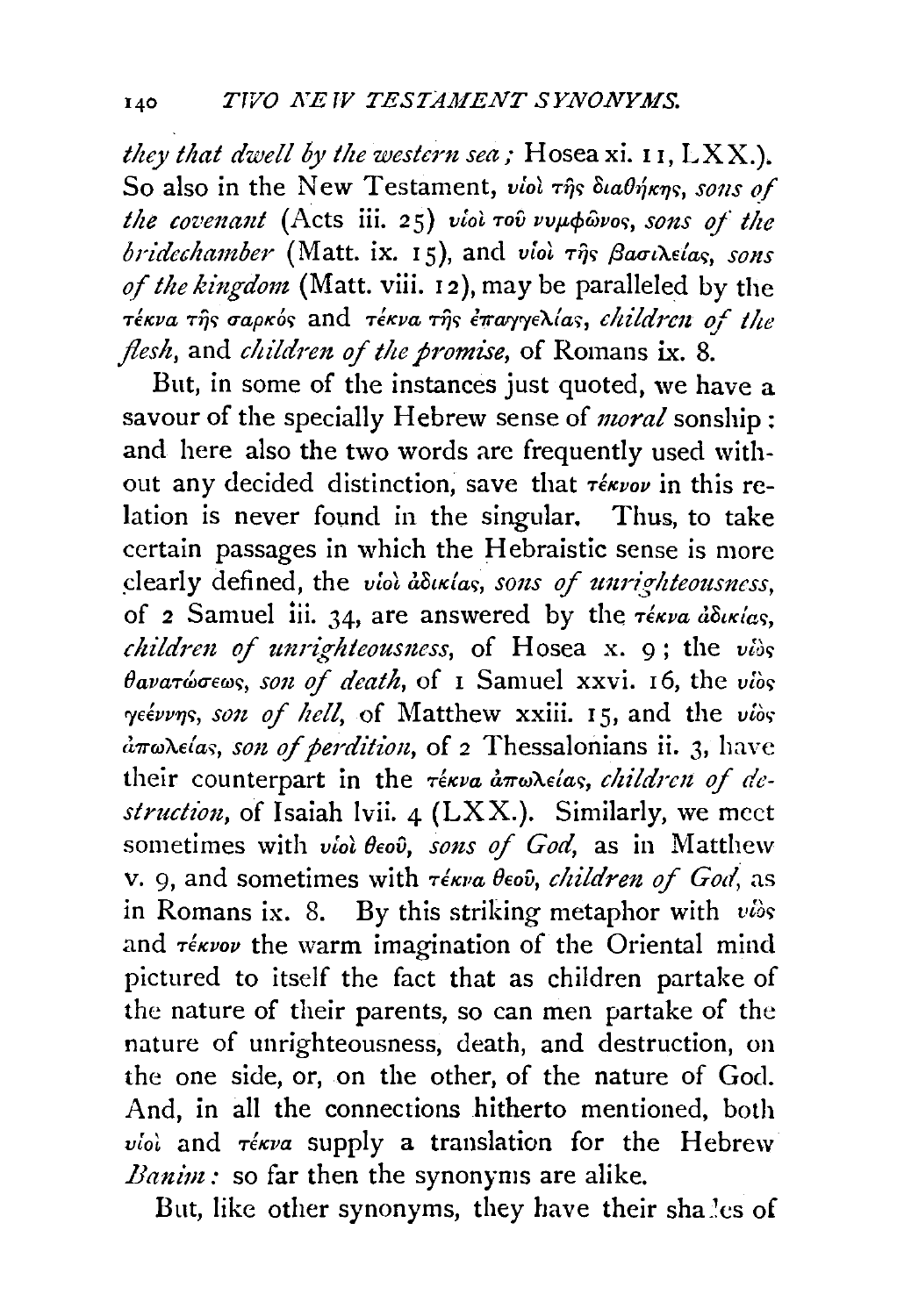difference. As the Greek pronounced the word  $\tau$  kéver, its kinship with  $\tau \text{ is a }$  ("I bring into being"), and with the root  $\tau \in \kappa$ -, a root in his own language, would naturally affect his conception of its force. The birth, the childhood (past or present), the possession by the parents, their affection, authority and influence in the home life and education, would all unite unconsciously to regulate his use of the term. Some of these remembrances would be strong at one time, some at another. Hecuba seems to invoke them all when she conjures Hector not to risk his life in conflict with  $A$ chilles:

> His mother, all in tears, began lament; With one hand dropping low her bosom's veil, And shewing with the left the mother's breast, Weeping she utter'd winged words, and cried : 'Look on this, Hector! Son,' have reverence, And pity thine own mother! If that e'er I gave this breast to still thine infant pains, Now, now remember this, and hear my cry.'

So emphatic is the connotation of birth and dependence that *résva* not unfrequently stands for the young of animals. In the Homeric simile-

> As when a lion prowling toward his lair Falls on the tender fau ns of some swift hind,  $\sim$ x.  $\mathcal{L}_{\mathcal{S}}$  $\mathcal{L}$ Whom, though the hind be nigh, she cannot save, $-2$

"tender fawns" is a translation of  $\nu \eta \pi \iota a \tau \epsilon \kappa \nu a$ . This reminds us of I Samuel vi. 10: "They took two milch kine, and tied them to the cart, and shut up their calves  $(\tau \in \mathcal{K} \nu a)$  at home." But in  $\nu \hat{\omega} s$ , where the root must have been less obvious, if it was not quite overgrown, the thought fastened rather on the person himself than on his dependence upon his parents. While the idea of

<sup>1</sup> Tékvov. The passage is a quotation from Iliad xxii. 79 seqq. (Cordery's version).

<sup>2</sup> Iliad xi. 113 seqq. (Cordery's version).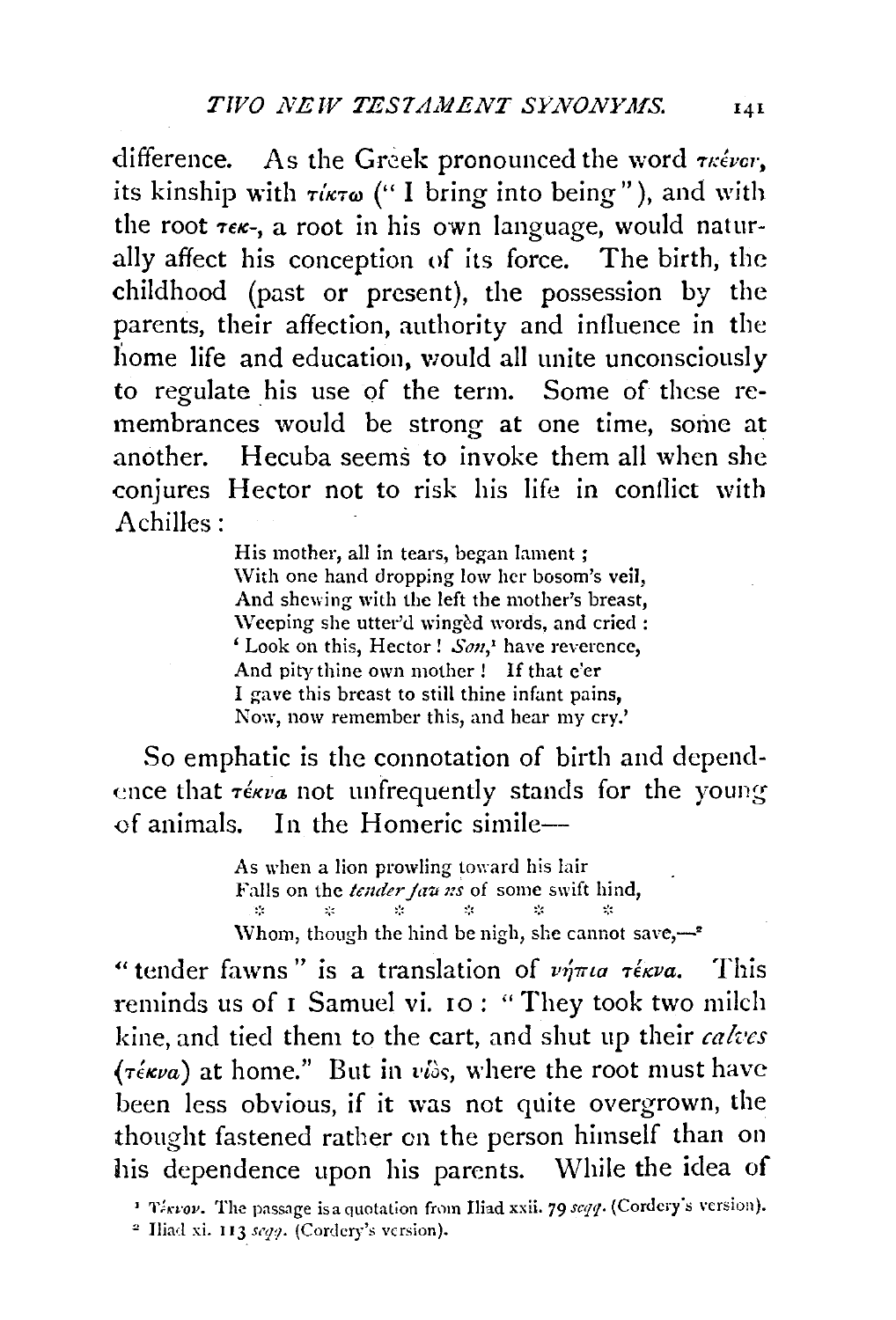descent was present, that of individuality attained a greater force : the passive was more or less dominated Ly the active. This suggestion is consistent with the dignity, which, in the East, and especially among the expectant Hebrew nation, was accorded to sonship as contrasted with daughterhood : it recalls to us the exclusion of daughters from the family inheritance, and even from the record of the family pedigree. Homer's vies 'Ayau<sub>w</sub>, sons of the Achaans, his Sons of the Lapitha, his hero appellations, *Son of Zeus, Son of Ares*, and the like, bring out, not so much the thought of descent or possession, as the fact that the sons were worthy of their sires. For example, when Hector is addressed by his brother Helenus,

0 Hector, Priam's *son,* for wisdom peer to Zcus ! '

and when Polypætes and Leontes are declared to be-

## The valiant *sons* of men As valiant.<sup>2</sup>

the lines have the ring of noble individuality. The same contrast between *vios* and *réxvov* may be noticed in the few instances where  $v$  *i*s represents the young of an animal. The  $\tau_{\text{extra}}$  of 1 Samuel vi. 10, the tender calves which the lowing kine had left at home, stand out in vivid antithesis to the *viol ravpwv*, sons of bulls, by which, in Deuteronomy xxxii. 14, the Septuagint translators seek to depict the grandeur of the sacrifice. Even when the ass on which Jesus rode into Jerusalem is called vios *inosvylov, son of a beast of burden* (Matt. xxi. 5), the term conveys no sense of humiliation; for the procession was a King's progress, but a progress calling for the type of peace and industry;

 $\overline{\phantom{a}}$  Iliad vii. 47.  $\overline{\phantom{a}}$  Ibid, xii. 128.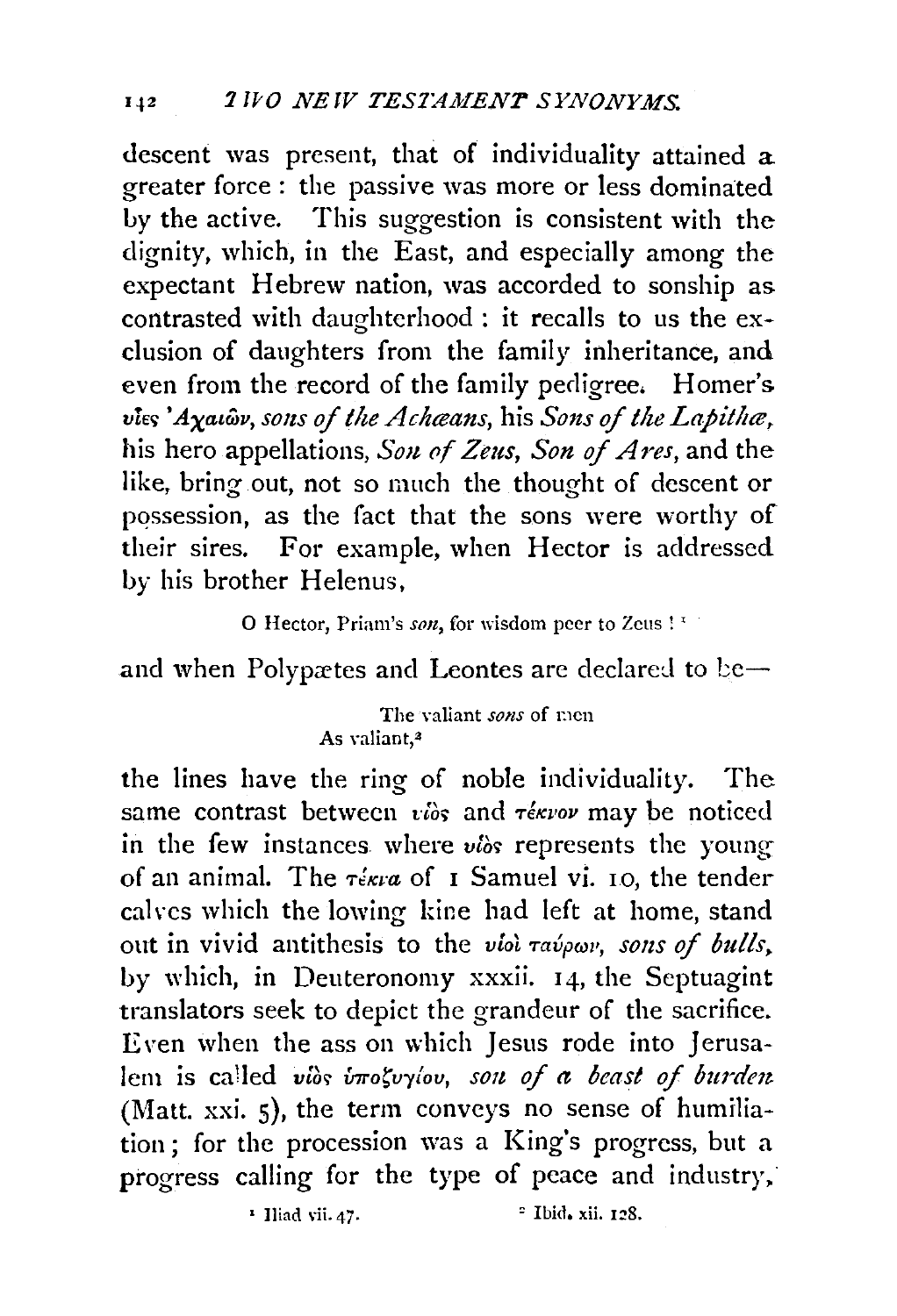and not for the horse, the type of wasting and of war. The atmosphere of the incident is one of gentle dignity; and, anyhow, the context of the phrase conveys no idea of dependence upon or possession by the parent.

It is possible, I think, without fancifulness, to trace this instinctive preference now for  $v\acute{\iota}\acute{\iota}s$ , now for  $\tau\acute{\iota}\kappa\nu o r$ , both in the Old Testament and in the New. Textov, broadly speaking, (and in dealing with synonyms we can seldom speak otherwise than broadly), appears to be selected whenever the children are viewed in passive contrast with the parents. The sins of the parents are visited upon the *children* and the *children's children.* (·r€Km *Kat* ewl. *·reKva -reKvrov;* Exod. xxxiv. 7). the parentage entailing upon them its unavoidable consequences. The same thought pervades 1 Corinthians vii.  $14:$  "For the unbelieving husband is sanctified by the wife, and the unbelieving wife is sanctified by the husband: else were your children *(rékva) unclean; but now they are holy.*" In Matthew x. 21 the father delivers up the *child* to death; and the *children's* rising up against their parents is stated by way of startling paradox. The parable of the vineyard brings before us a man " who had two  $\tau$ <sup>*i*</sup>wa," and in giving his orders he is represented as saying. *"-reKvov,* go work to-day in my vineyard." Parents circumcise their *children* (Acts xxi. 21), lay up for their *children* (2 Cor. xii. 14), and are exhorted not to provoke their *children*, who also are to obey them in the Lord (Eph. vi.  $\overline{I}$ ). A bishop, again, is to have his *children* in subjection in all gravity (1 Tim. iii. 4). In Revelation xii.  $5-$ " And she brought forth a son who was to rule all nations with a rod of iron ; and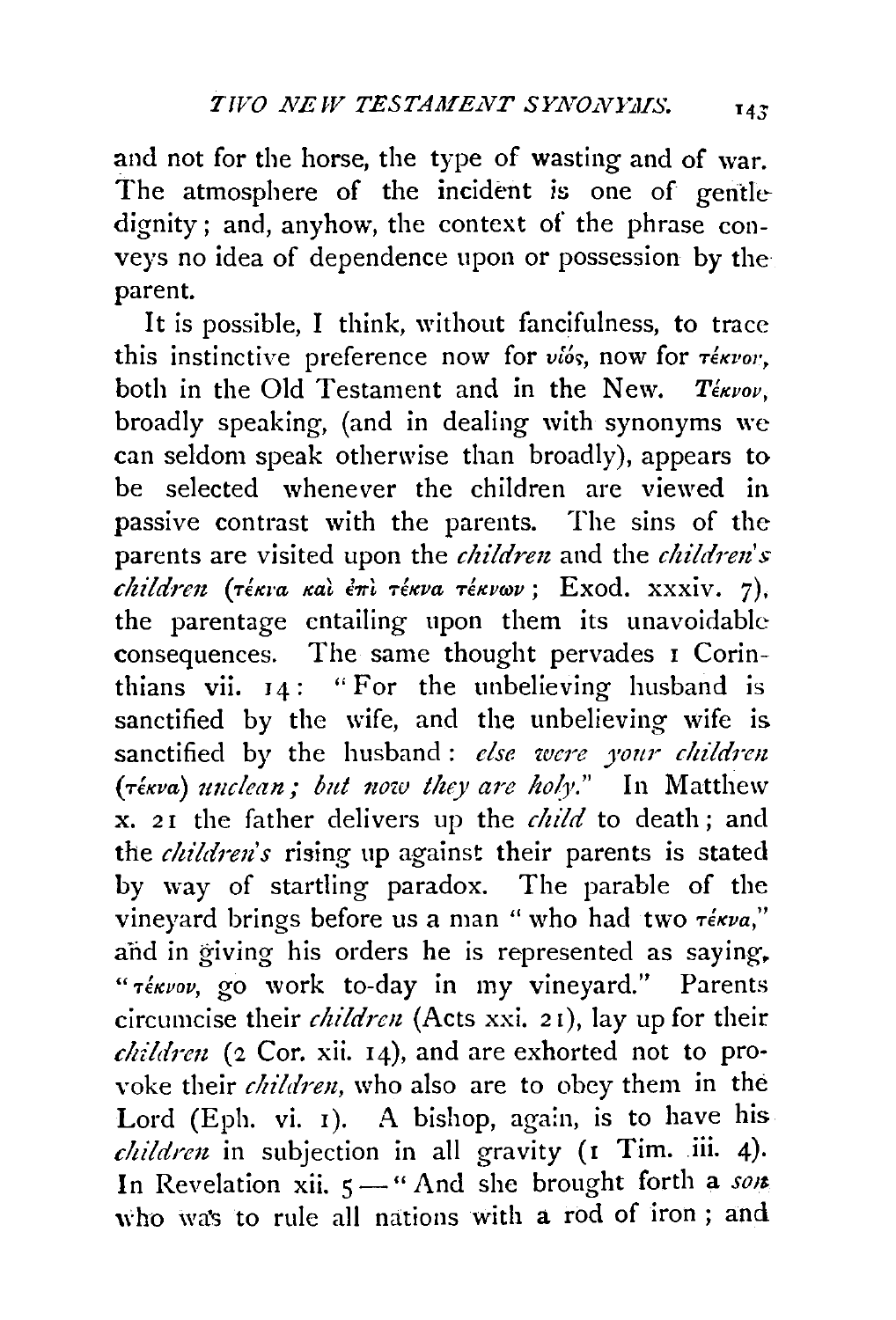her *child* was caught up unto God, and to his throne" -the appropriateness of vios in the first clause, and of the more passive  $\tau \notin K$ vov in the second, could be easily -defended. This sense of childlike subordination obtains likewise in the less literal context which concerns the relations of disciples to the master who has spiritually or ethically begotten them anew. St. Paul travails in birth again of his *little children* (Tekvia) till Christ be formed in them. To the Corinthians he makes appeal, "As my beloved *children* I warn you. For though ye have ten thousand instructors in Christ. vet have ye not many fathers; for in Christ Jesus have I begotten you in the gospel. Wherefore, I beseech you, be ye *followers* of *me.* For this cause have I sent unto you Timotheus, who is my beloved *T€Kvov"* (1 Cor. iv. 14 *seqq.).* Again, of Timothy he says (Phil. ii. 22), "As a  $\tau \epsilon \kappa \nu \nu \nu$  unto a father, he hath served with me unto the [furtherance of] the gospel." To Philemon he commends Onesimus as his  $\tau$ ékvov, whom he has begotten in his bonds ; and in the *children* of 2 Corinthians vi. 13-" I speak as unto my children, be ye also enlarged "-we have a commingling of the teacher's claims and the father's love. Finally, St. Peter also, when he exhorts his readers to be "as obedient children" (τέκνα ύπακοής), bespeaks their submission to the spiritual fatherhood and authority of God.

These considerations make it intelligible why  $\tau_{\text{env}}$ is never applied to Christ. When Meyer says, in his note on Romans viii. 16, that "Christ is not called  $\tau$ *ékvov* simply because viòs was the prophetic and historical designation of the Messiah, consecrated by ancient usage," he does not, of course, mean to imply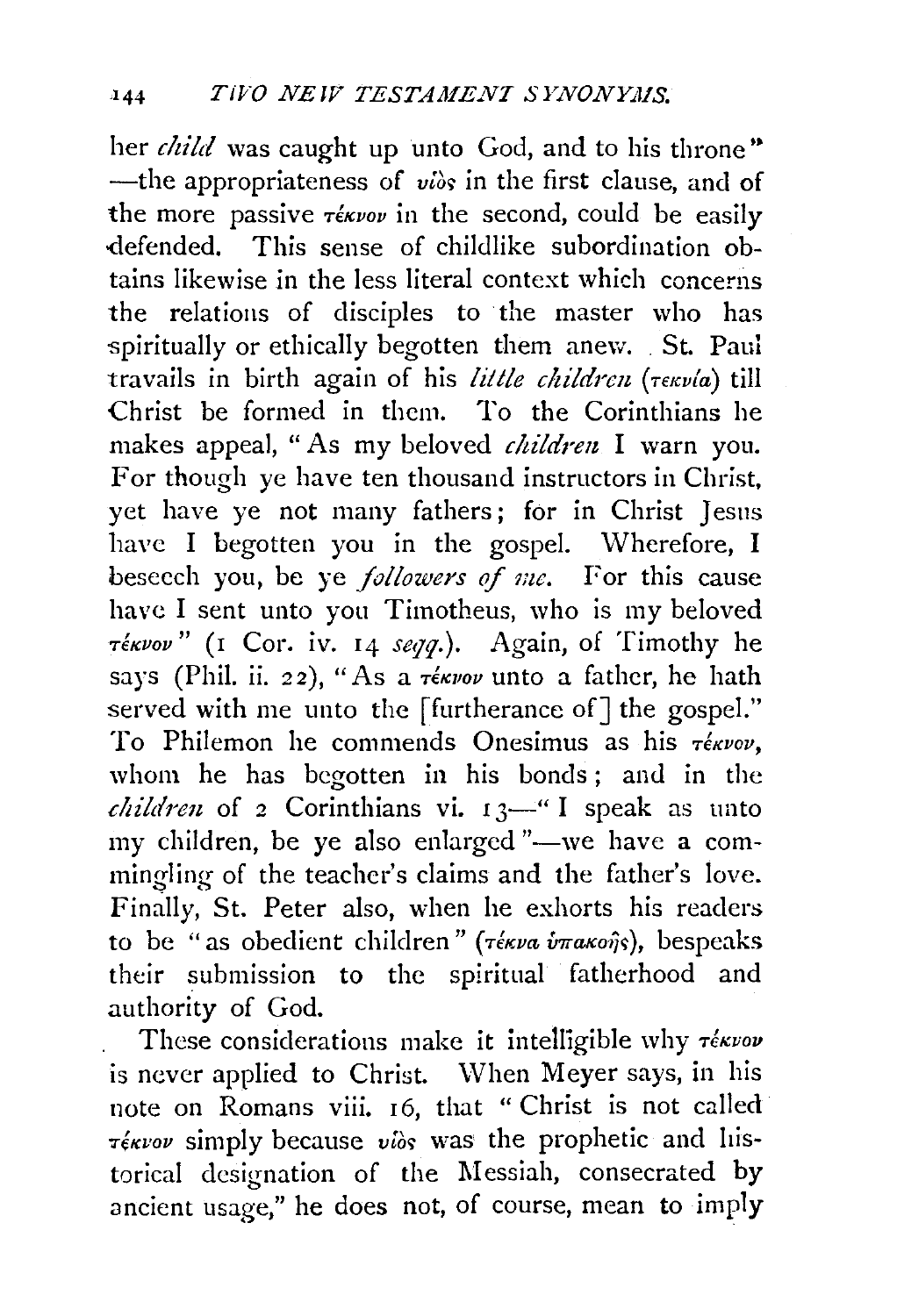that the ancient usage had no ground such as we have above suggested. Even in the connotation of affection which the thought of childhood's dependence naturally brings with it, the word  $\tau \notin \mathcal{X}$  nowhere stands associated with Christ. Perhaps this fact may help us to explain how the  $\tau \notin \mathcal{K} \cup \mathcal{K}$  of Hosea xi.  $I \rightarrow \mathcal{K}$  When Israel was a child ( $\nu\eta\pi\iota\sigma s$ ), then I loved him, and called iny son (τέκνα αὐτοῦ, 'his children,' LXX.) out of Egypt"  $-\text{takes}$  the form of the dignified vios when the prophet's words are quoted at Matthew ii. 15, where the Evangelist appears to have translated the original for himself. We recognize a similar appropriateness in the "one beloved son" (viov) whom the lord of the vineyard sent last to the rebellious husbandmen (Mark xii. 6), and again in the vios (not  $\tau \in \mathbb{R}$  and  $\tau \in \mathbb{R}$ son of his love-of Colossians i. 13. Elsewhere  $\tau$ ékvov is the common choice when love is implied, whether the fitful love of Saul for David-1 Samuel xxvi. 17 "Is this thy voice, my son ( $\tau \notin \mathcal{X}$ vov) David?"-or the tender yearning of Abraham towards his son Isaac-Genesis xxii. 8, "My son (Tékvov), God will provide himself a lamb;" at which moment the more stately  $\vec{u}$  of the Proverbs would have failed to fathom the depth of the father's emotion. The love which pervades the Epistles of St. John finds utterance not merely in  $\partial \gamma a \pi \eta \tau$ ós, "beloved," but also in  $\tau \epsilon \kappa \nu a$ : for example, "I have no greater joy than to hear that my *children* walk in the truth"  $(3 \text{ John } 4)$ , is one of the messages in the letter to the "well-beloved Gaius." And here and there we meet with the still more tender Tekvía: "My little children, let us not love in word, neither in tongue; but in deed and in truth."

And the passage last quoted suggests a further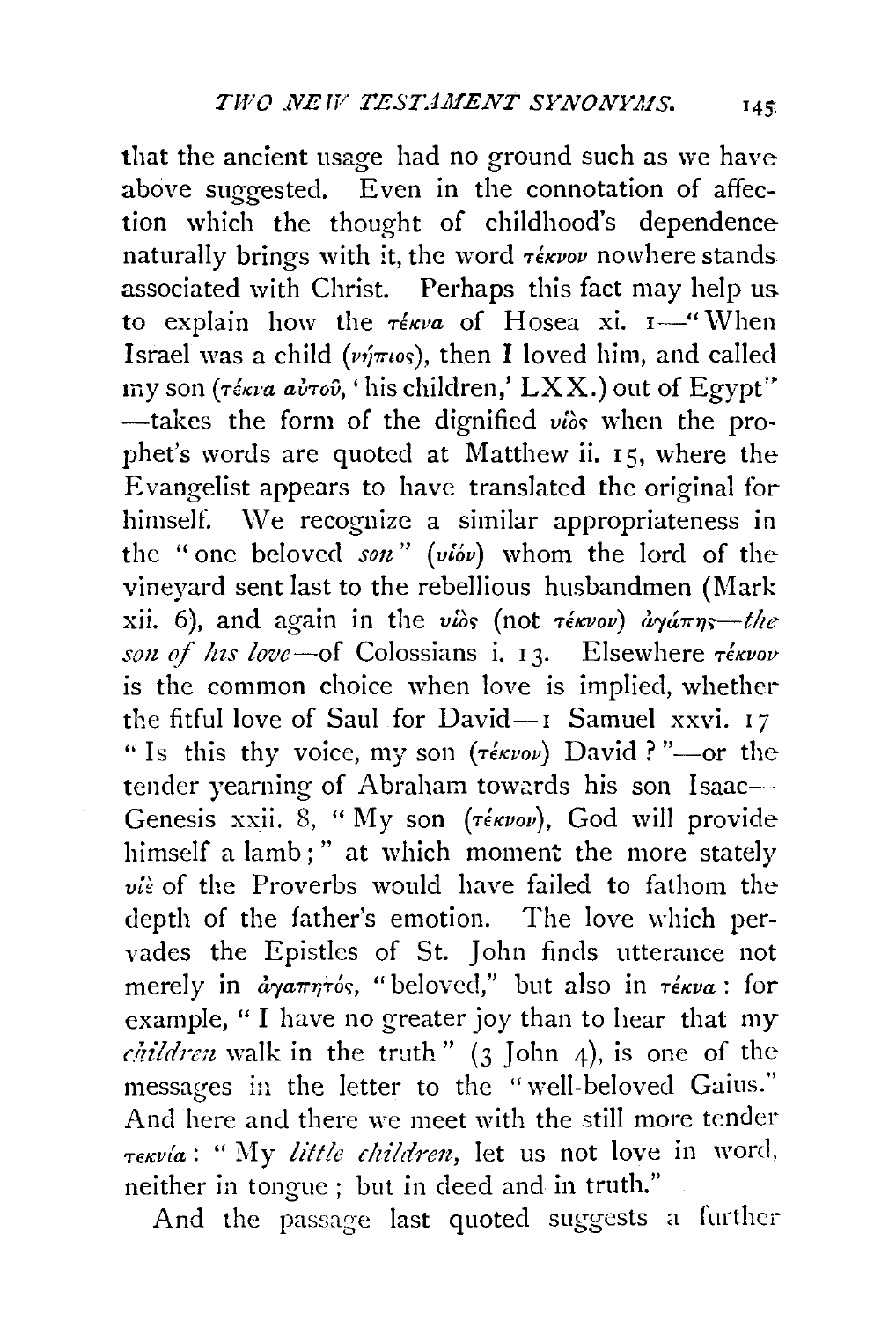thought which  $\tau_{\text{\'{e}k} \nu o\nu}$  often includes, especially in the usage of St. John-namely, that of guilelessness; children being regarded as fenced off from the deceitful world, which is faced, not by them, but by their less trustful parents. The " children of God," who " shall be like him," "purify" themselves "even as he is pure" ( $\iota$  John iii.  $\iota$  -3). The guileless, who "do right--eousness" (Verse 7), who love "in deed and in truth" (Verse  $18$ ), are the "children of God"—inheriting his nature, and therefore, like Him, pure: the guileful, on the contrary, are classed, by a startling paradox, as " children of the devil" (Verse 10); their love, their purity, their whole childlike nature, being, so to say, a mere abortion. It is noticeable, by the way, that while St. John not unfrequently speaks of men as  $\tau_{\text{\'{e}kva}}$  $\theta$ εού, "children of God," he reserves νίος θεού exclusively for Jesus Christ.

Liberty, on the other hand, is the keynote of both  $v$ iòs and  $\tau$ *ékvov* in the writings of St. Paul. His gospel was specially a gospel of liberty, just as St. John's was a gospel of guilelessness and love.<sup>1</sup> But the liberty seeks chief expression, after all, through the  $v\ddot{\theta}$ , and the Pauline  $\tau$ *ékra* can often claim close kinship with the  $\tau$ ékva of St. John, the idea of affection being foremost in the exhortation—" Be ye followers of God, as *beloved children*, and walk in love, as Christ also hath loved us;" and that of guilelessness in the subsequent injunction, "Walk as *children of the light;* for the fruit of the Spirit is in all goodness, and righteousness, and truth" (Eph. v. I, 2, 8, 9). In the Pauline vios, however, the prevailing tone is one of freedom, an echo of the early dignity of sonship and

' Compare Bishop Lightfoot's note on *Calatiaus* iii. 26.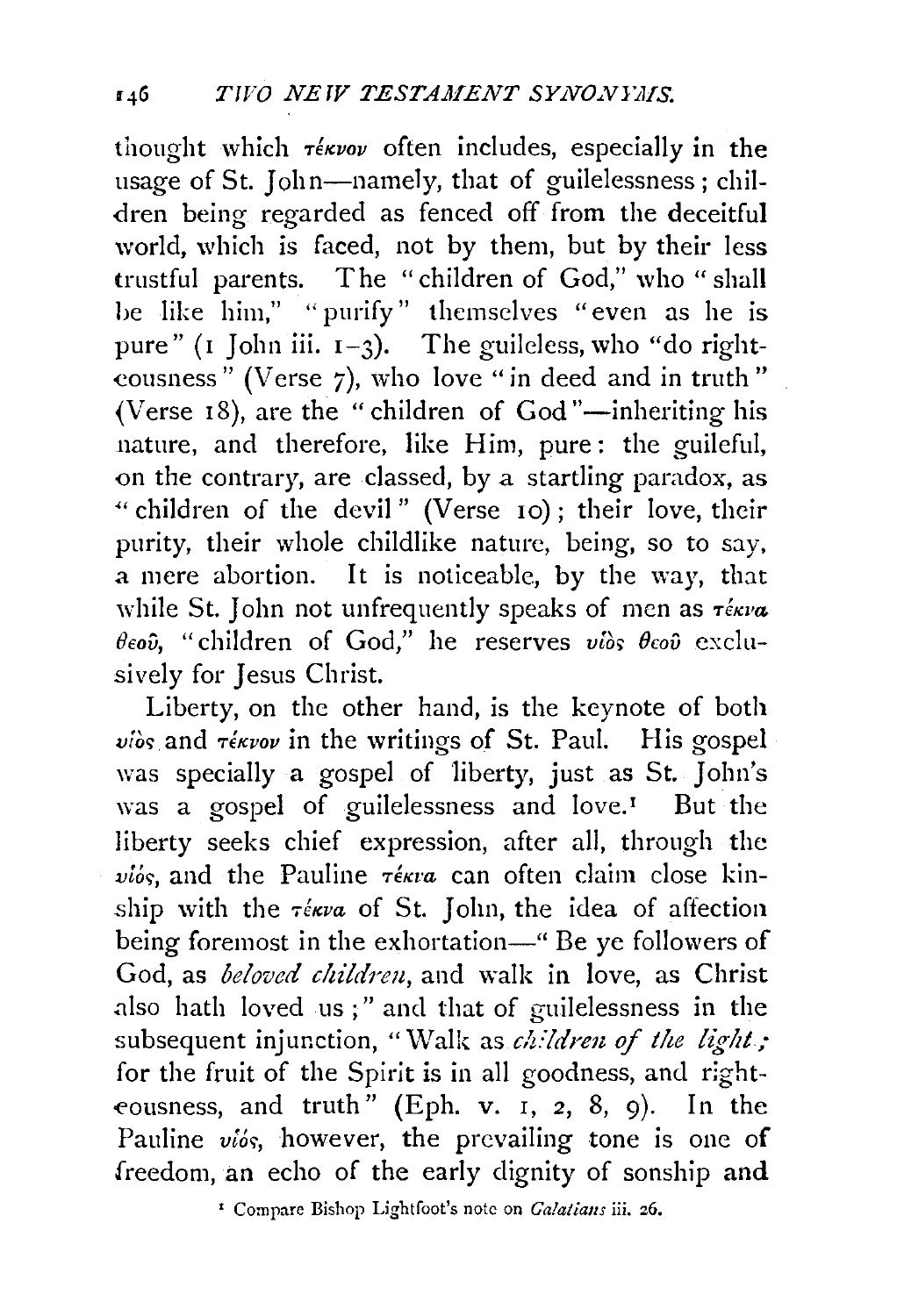heirship as opposed to servitude. It is true that Ahaz, King of Israel, makes vios equivalent to  $\delta$ ov $\lambda$ os in his servile message to Tiglath-pileser, King of Assyria : "I am thy slave and thy son" (2 Kings xvi. 7); but this usage, if not a mere exception, need only remind us of the time when the very existence of children <lepended upon the will of their parents, a time which Ahaz, in the abjectness of his salutation, professes himself ready to recall. Such sycophantic synonymy St. Paul absolutely repudiates, when, after affirming that, in consequence of the redeeming work of the ·" Son of God," we are freed from bondage and receive the *viobeoia* (the *adoption of sons*), he concludes: "' \Vherefore thou art no more a ·slave, but a son ; and if a son, then an heir of God, through Christ" (Gal. iv. 7). The parallel passage (Rom. viii. 14 *seqq.*) exhibits indeed a sudden change from *viol* to the more tender  $\tau_{\text{\'{e}kva}}$ , but this substitution may surely be ac--counted for by the intervention of the *A bba, Father,*  which may easily have affected the Apostle's train of thought in the one Epistle and not in the other. In Hebrews xii. 5 *seqq.*-" And ye have forgotten the ·e'xhortation which speaketh unto you as unto sons, My son, despise not thou the chastening of the Lord,"  $&c$ .-vios seems, at first sight, to bear a sense of distinct subordination ; but a closer study of the context will lead to the conclusion that individuality and the honour of being dealt with by God " as sons," are the rrominent ideas of the passage.

It must be emphatically noted that the New Testament expression, son, or sons, of God, is not to be deteriorated into a mere Hebraism. It is, first of all. real in its application to Jesus Christ. The belief of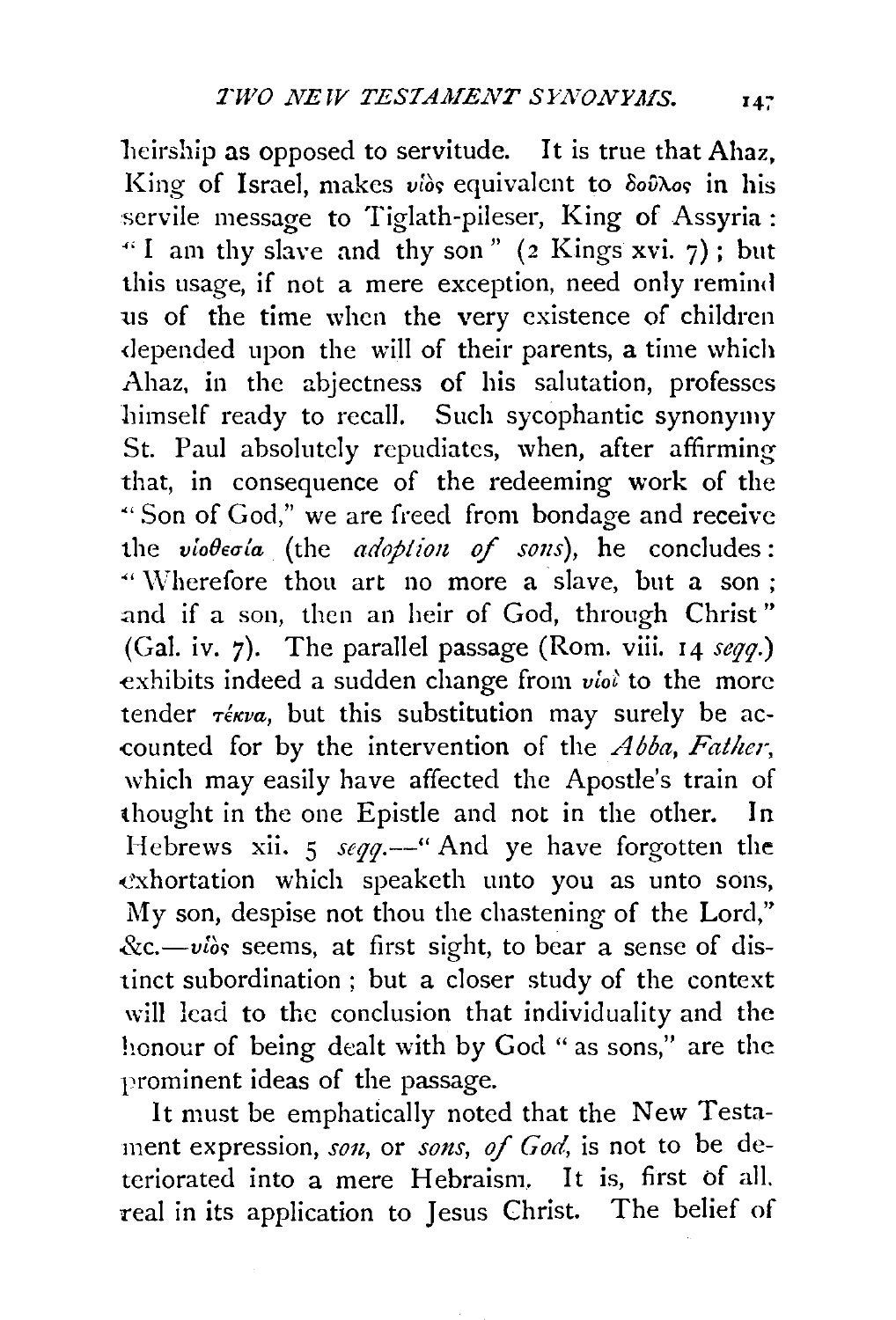the Apostles in his previous, actual, and unique relation to the Father cannot be fairly questioned in the face of such passages as John iii. 16, "For God so loved the world, that he gave his only-begotten Son, that whosoever believeth in him should not perish, but have everlasting life;" Chap. viii. 58, "Before Abraham was, I am;" Chap. xvi. 28, " I came forth from the Father, and am come into the world : again, I leave the world, and go to the Father;" Chap. xvii. 5, "And now, O Father, glorify thou me with thine own self with the glory which  $I$  had with the before the world was;" Matthew xi. 27, "All things have been delivered unto me of my Father: and no man knoweth the Son, but the Father; neither knoweth any man the Father, save the Son, and he to whomsoever the Son is willing to reveal him :" Romans viii. 3, "God, sending his own Son in the likeness of sinful flesh, condemned sin in the flesh." Jesus was the Son of God "before all worlds:" and besides being the *μονογενής*, "only-begotten," in this special sense, he is likewise the  $\pi \rho \omega \tau$  or  $\theta \gamma$ , "the firstborn," not only as holding the place of honour (Col. i. 15, "Firstborn," i.e., heir and lord, "of every creature"), but also as the "firstborn among many brethren" (Rom. viii. 29), and as He who shall " bring many sons unto glory" (Heb. ii. 10), the Son through whom we obtain the violeous, "the adoption of sons" (Gal. iv. 5). Through the Son of God par excellence, the family relation, rooted in the act of our creation " after God's image," has been restored, and more than restored, and thus we are, in a sense, actually sons of God. And this literal sense carries with it the Hebraistic : Jesus partook of the nature of God : Luke i.  $35$ . "The Holy Ghost shall come upon thee, and the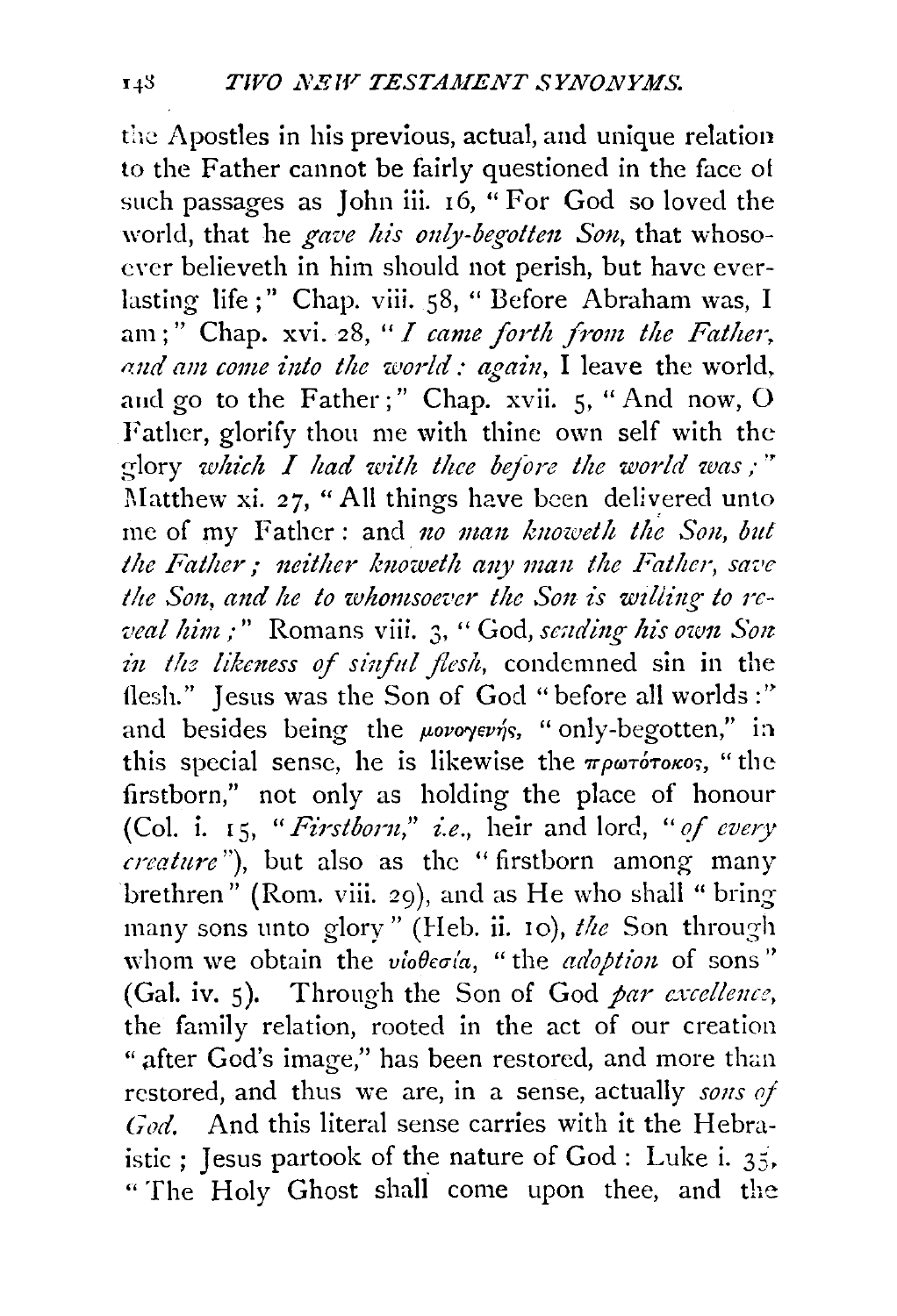power of the Highest shall overshadow thee; therefore also that *holy thing* which shall be born of thee shall be called the Son of God." Accordingly we also, through Him, "partake of the divine nature"  $(z$  Pet. i. 4), not merely because we were created by God, nor merely from fellowship, but because our whole life is ideally derived from and moulded according to Him : He is the starting-point of our characteristics. For example, the " sons of God" are immortal : Luke xx. 36, " Neither can they die any more : for they are equai unto the angels ; and are the sons of God, being the sons of the resurrection." They follow in the footsteps of the "God of peace" (Rom. xv. 33): Matthew v. g, " Blessed are the peacemakers : for they shall he called the sons of God." Their sonship involves their purity : 2 Corinthians vi. 17, "Touch not the unclean thing; and I will receive you, and will be a Father unto you, and ye shall be my sons and daughters ; " that is, involves their likeness to God: r John iii. 3, "Every man that hath this hope in himself" *(i.e.,* the hope of carrying his sonship on to perfection, *vide* Verse 2) "purifieth himself, even as he is pure." They are actuated by God's spirit: Romans viii.  $I_4$ , "As many as are led by the Spirit of God, they are the sons of God:" and, as God's sons, they shall be God's heirs at the last: Revelation xxi. 7, " He that overcometh shall inherit all things : and I will be his God, and he shall be my son."

It will be seen that  $\tau \in \mathcal{W}$  (as in I John iii. 2) subserves this connection as well as *vioi,* though far more rarely. But it seems possible *to* detect in their signification, when so used, a difference something more than visionary, led up *to* by a similar difference in the VOL. XI. 12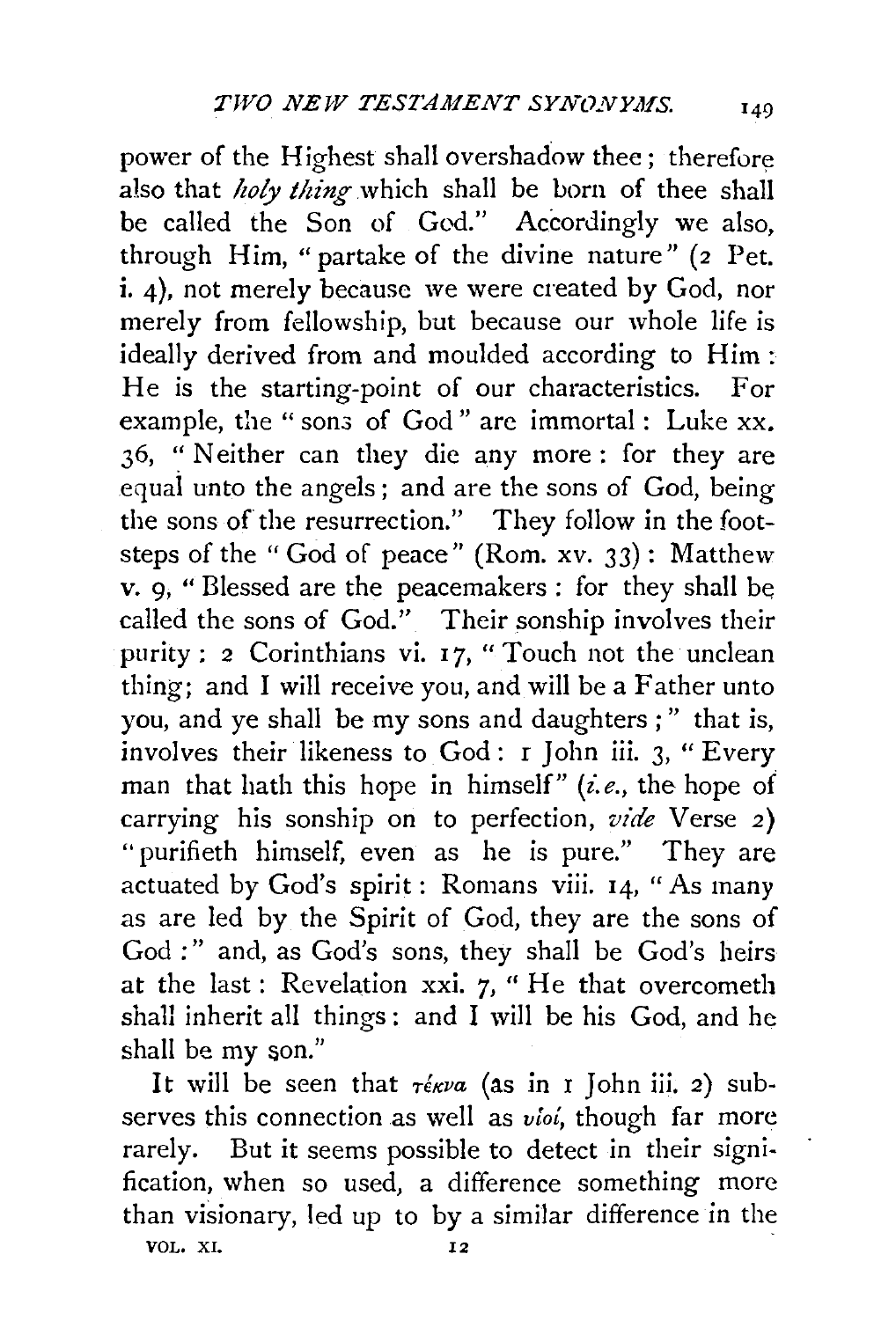use which is more strictly Hebraistic. The preference. now for *vios*, now for  $\tau \notin \mathcal{X}$  appears to be regulated, in many instances at any rate, according as the conception of freedom and choice is either more or less vividly realized. Thus the *Tekva mopvelas, children of whoredoms*, of Hosea ii. 4, are parabolically regarded as the helpless offspring of their mother, the land that had " committed great whoredom, departing from the Lord'' (Chap. i. 2): and the prophet is prompted by Jehovah to declare-" I will not have mercy upon her children, for they are the children of whoredoms." For a like reason the Septuagint translators may have preferred *Téκva* in their *Téκva απωλείας*, " children of destruction," of Isaiah lvii. 4, looking upon them as doomed to destruction, beyond the chance of choice or relief; children that had ruin, so to say, for the absolute proprietor of their persons and the irresistible fashioner of their lives and destinies. And this too, in all probability, is the *primary* metaphor in the expressions, " children of wrath" (Eph. ii. 3), "children of a curse" (2 Pet. ii. 14), "children of the devil" (I John iii. 10), children with wrath, a curse, the devil, as their formative parent, transmitting to them a nature which moulds their character, and therefore their fate. Such phrases, moreover, contain that violent paradox which  $\tau_{\text{\'{e}kva}}$  has been shewn to bring with it in cases like these : where we naturally look for love, benediction and God, thence issue forth, in all their embodied unnaturalness, hatred, cursing and the devil. The conception of choice and freedom may again be, for the moment, in the background even in Galatians iv. 31, the "children of the free" being there regarded from the point of view rather that they are so placed than that they have chosen so to be.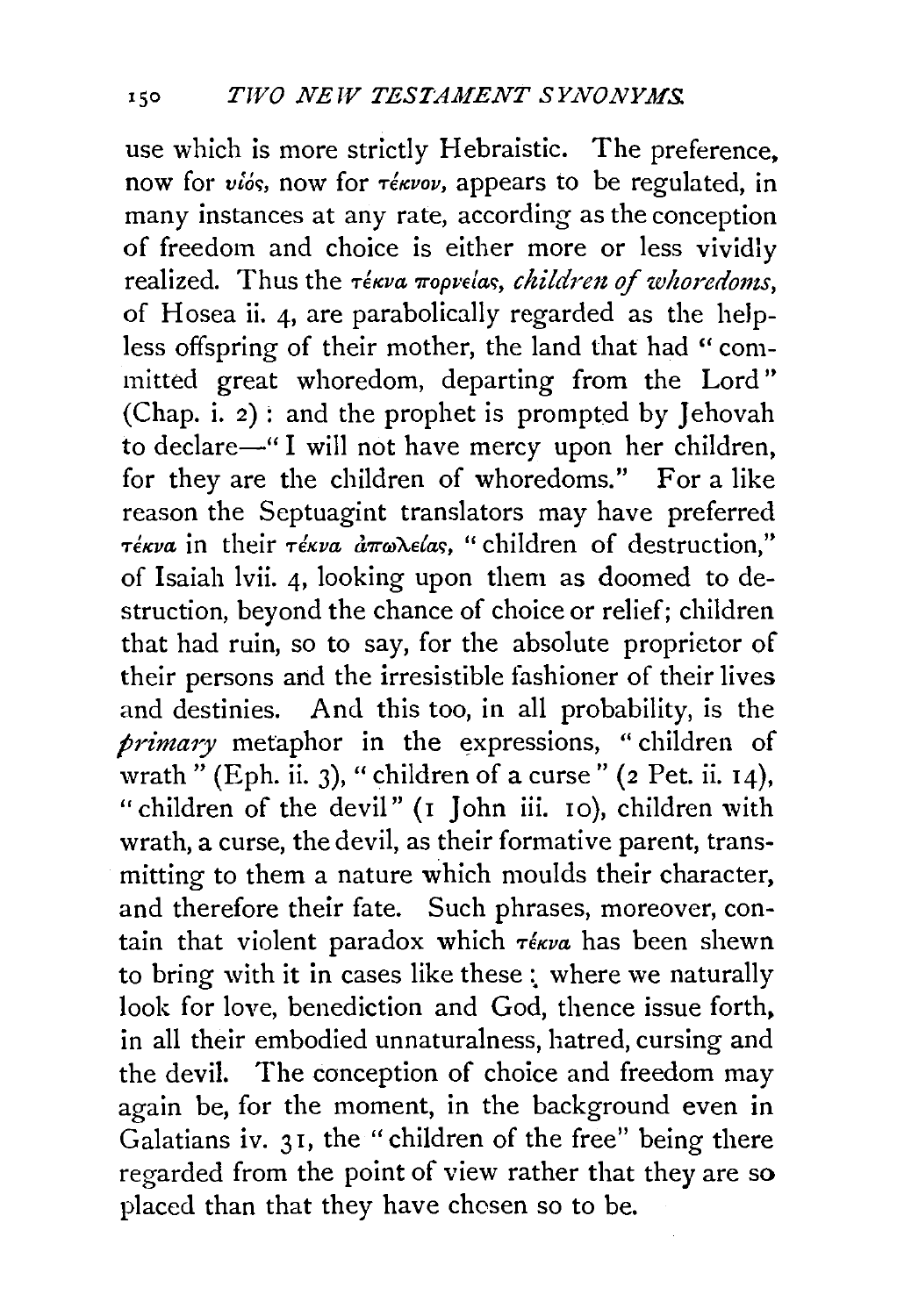A like attempt may pardonably be made to shew that, in similar phrases, the tone of vios often harmonizes with the thought of individual freedom, and the dignity or responsibility of personal choice. It is quite consistent with the context even of John xvii. 12-which at first sight appears to shake our conclusion-to see in the vios  $\hat{a}\pi\omega\lambda\epsilon\hat{a}s$ , the son of perdition, the portrait of one emphatically responsible for his own ruin. The guardianship of Jesus had availed nothing to counteract the wilfulness of Judas-a wilfulness, by the way, rather enforced than weakened by a reference to the wanton treachery of Ahithophel, or, if it be so, of the "companion" of Jeremiah. Wilfulness is again the foremost idea in 2 Thessalonians ii. 3, where is described that " son of perdition who opposeth and exalteth himself above all that is called God;" and in Acts xiii. 10, where Elymas, addressed as the "son of the devil," is further portrayed as "full of subtilty and all mischief, the enemy of all righteousness;" and finally adjured-"Wilt thou not cease to pervert the right ways of the Lord?" The same element of activity seems to furmish a contrast between the viol arrectedas, sons of dis*obedience*, of Ephesians ii. 2, and the rékva opyns, children of wrath, of Verse 3—the evil "spirit working in" those who in disobedience have given themselves over to him, and "walk according to him." Its presence is obvious also in John xii. 36, "Believe in the light, that ye may be the sons of light;" and, lastly, in Matthew v. 44, 45, " Love your enemies, that ye may be the sons of your Father which is in heaven." There can be no manner of doubt that the conditions of dignity, freedom, activity, are essential to the interpretation.

May we not therefore infer, without pressing the

 $.151$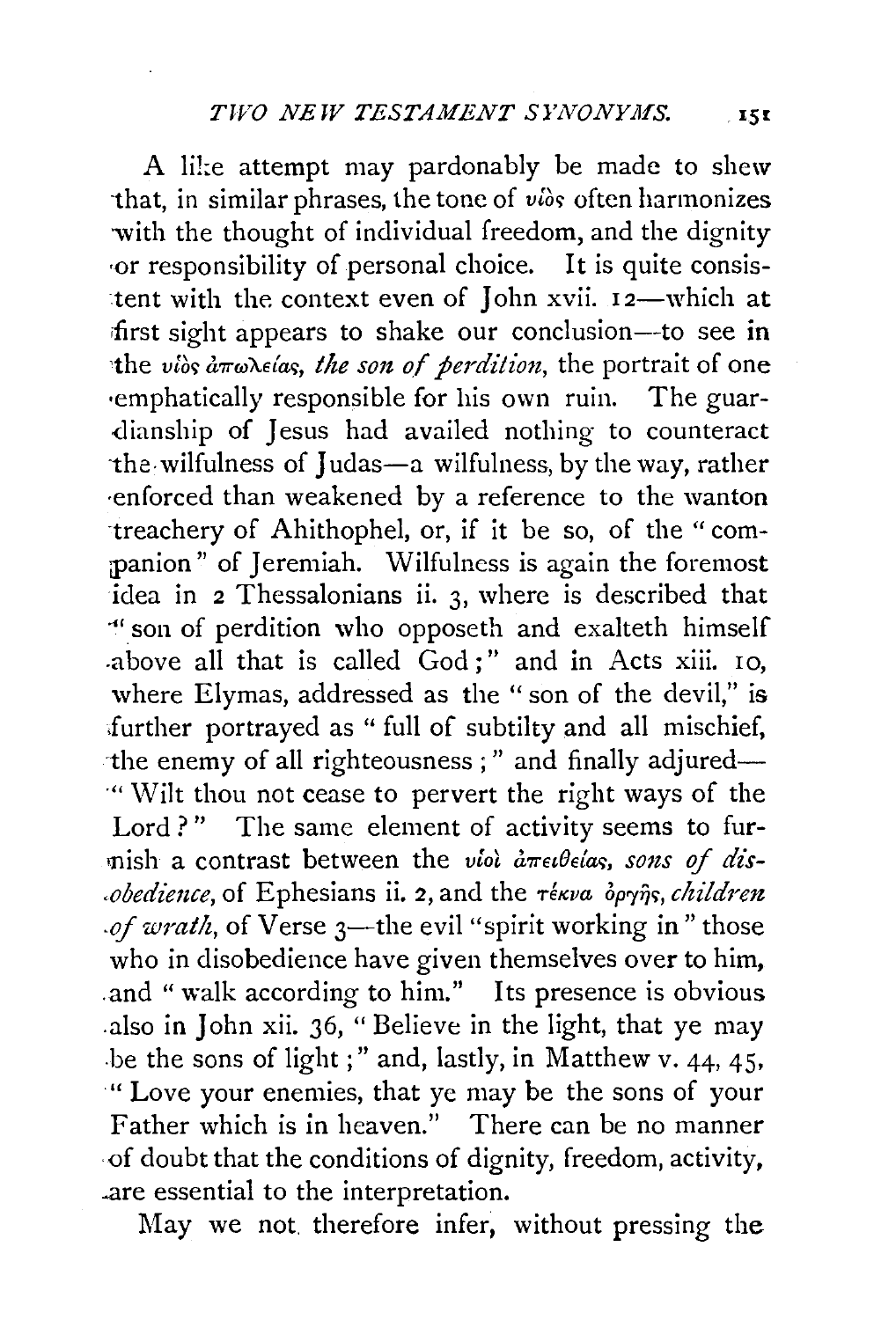inference on every occasion, that *viol Beov* is preferred' to  $\tau \epsilon \kappa \nu a$   $\Theta$ *eo* $\hat{v}$ , and that  $\nu \hat{i}$  altogether ousts the singular of  $\tau \notin \mathcal{K}$ *vov* in this connection, because *vios* has a freer. nobler, signification ? We have already called attention to the fact that under no circumstances is Jesus called *rékvov*, either with or without reference to God. In his. infancy He is spoken of, and naturally so, as  $\beta \rho \epsilon \phi$ os, "at babe," and  $\pi a\delta$ *lov*, "a little child" (Luke ii. 16, 17). With the latter word St. John at times intensifies the expression of that affection which usually with him finds. utterance in  $\tau \in \mathcal{W}$  (I John ii. 18); and the same word emphasizes the idea of guilelessness and childlikeness when• it appears in the story of the " little child " whom Jesus. set in the midst of his disciples in order that He might read them the lesson to be "as little children." But  $\pi a_i$ -*Stov* has sometimes the sense *in pejus* when employed. metaphorically. St. Paul, for instance, warns his Corinthian converts against childishness, in these words :  $\cdot$ " Be not children *(7ratoia)* in understanding: howbeit in malice be ye babes  $(\nu \eta \pi \mu \Delta \xi \epsilon \tau \epsilon)$ , but in understanding be men" (I Cor. xiv. 20). Here  $\nu \eta \pi \omega s$  (the synonym of  $\beta$ pé $\phi$ os) has a good sense, being clearly defined by  $\tau \hat{y}$ . *Kakia* ("in malice"); but elsewhere this also conveys, the notion of childishness, as, for example, in I Corinthians iii. I, "And I, brethren, could not speak unto you as unto spiritual, but as unto carnal, even as unto babes ( $\nu\eta\pi\omega s$ ) in Christ : " and it is distinctly contrasted with vios in Galatians iv.  $3-5$ , "Even so we, when wewere babes ( $\nu\eta\pi\omega$ ), were *in bondage* under the elements. of the world" *(i.e.,* under the rudimentary lessons of outward things); "but . . . God sent forth his *Son*, born of a woman, born under the law, to redeem them that were under the law, that we might receive the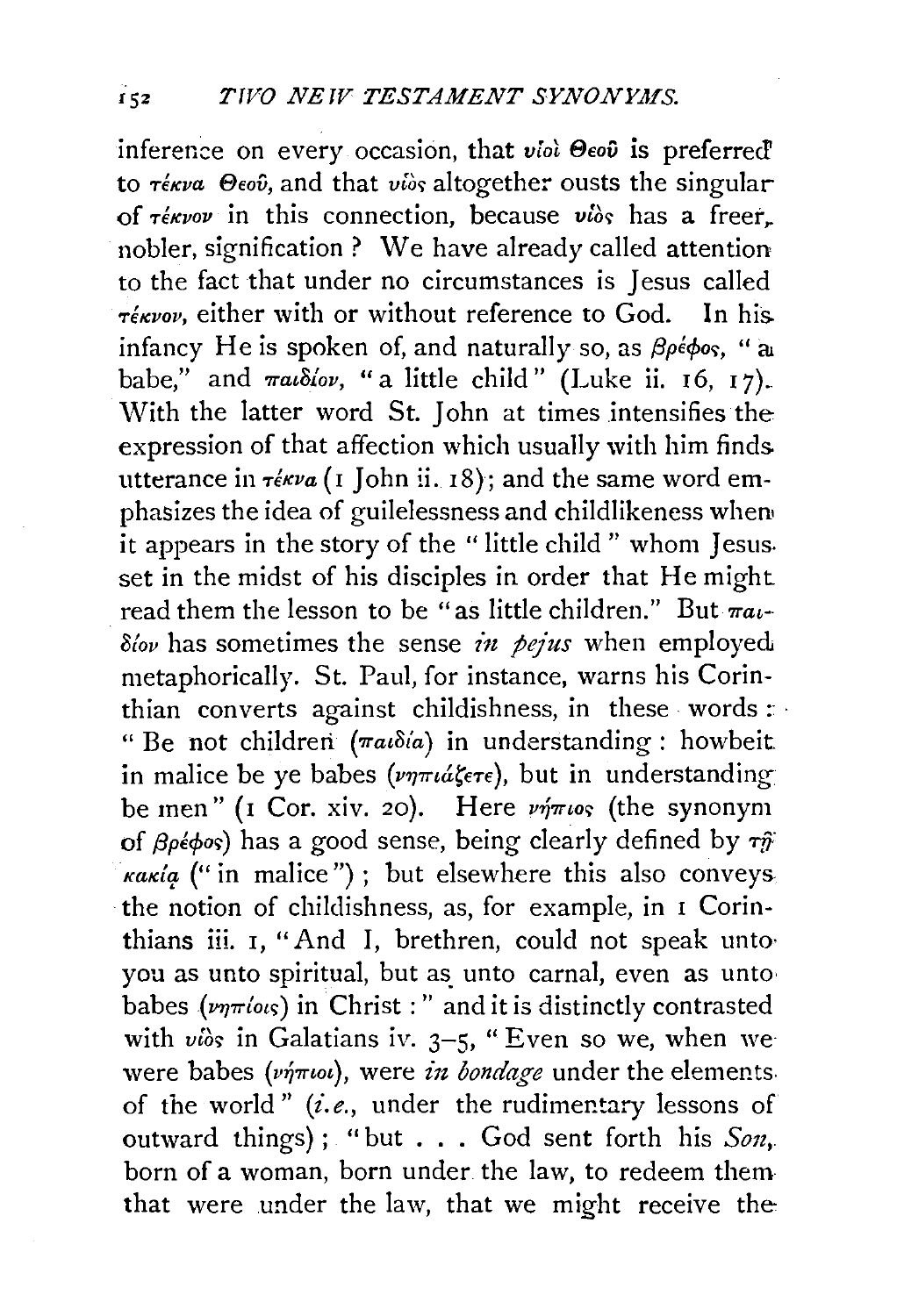adoption of *sons.*" (Compare also Heb. ii. 10-14.) *Ha*is, which, only a degree less than  $\pi a_l \delta \omega$ , has a special reference to youth, and therefore to subordination, and which consequently, like the Latin *puer,* is a frequent synonym for *slave* or *servant*, is never applied to Christ except with the theocratic meaning, servant of *fehovah*. We can see good reason why, in this context,  $\pi a$ *is* should be chosen as a substitute for  $\delta \omega \lambda$ os : and :in most of the passages *(e.g-.,* Acts iii. 13, *26;* iv. *27,* 30) where the Authorized Version speaks of the "child Jesus," the  $\pi a\hat{i}s$  should, in all probability, be translated as it is in Matthew xii. 18 ("Behold my *servant* whom *I* have chosen"), and in the vast majority of the passages where it occurs in the Septuagint Version *(e.g.,* Isa. xlii. I ; Ezek. xxxiv. *23,* 24) as an appellation of Jacob, David, and other typical " servants of . Jehovah."

The whole course of this discussion tends to shew that  $v_i$  is the only appropriate word out of the whole family wherewith to describe the sonship of our Lord. In Him too it reaches its deepest signification. As *The Son of David* He recalls the royal dignity which descended to Him,<sup>1</sup> and all the promises which He inherited as the aim of Israel's history and the fulfilment of Israel's hopes.<sup>2</sup> As *The Son of man* (o vios  $\tau$ ov  $\hat{a}\nu\theta\rho\omega\pi\omega$ ) He presents himself to us not merely as the "seed of the woman," for which  $\tau$ έκνον or σπερμα would have sufficed, nor merely as human nature in its inmost reality, though this presentation would have a closer claim upon *viós*, but also in the dignity of that unique and absolute relation to all mankind by which, *iree* from all subordination to humanity, He is the aim.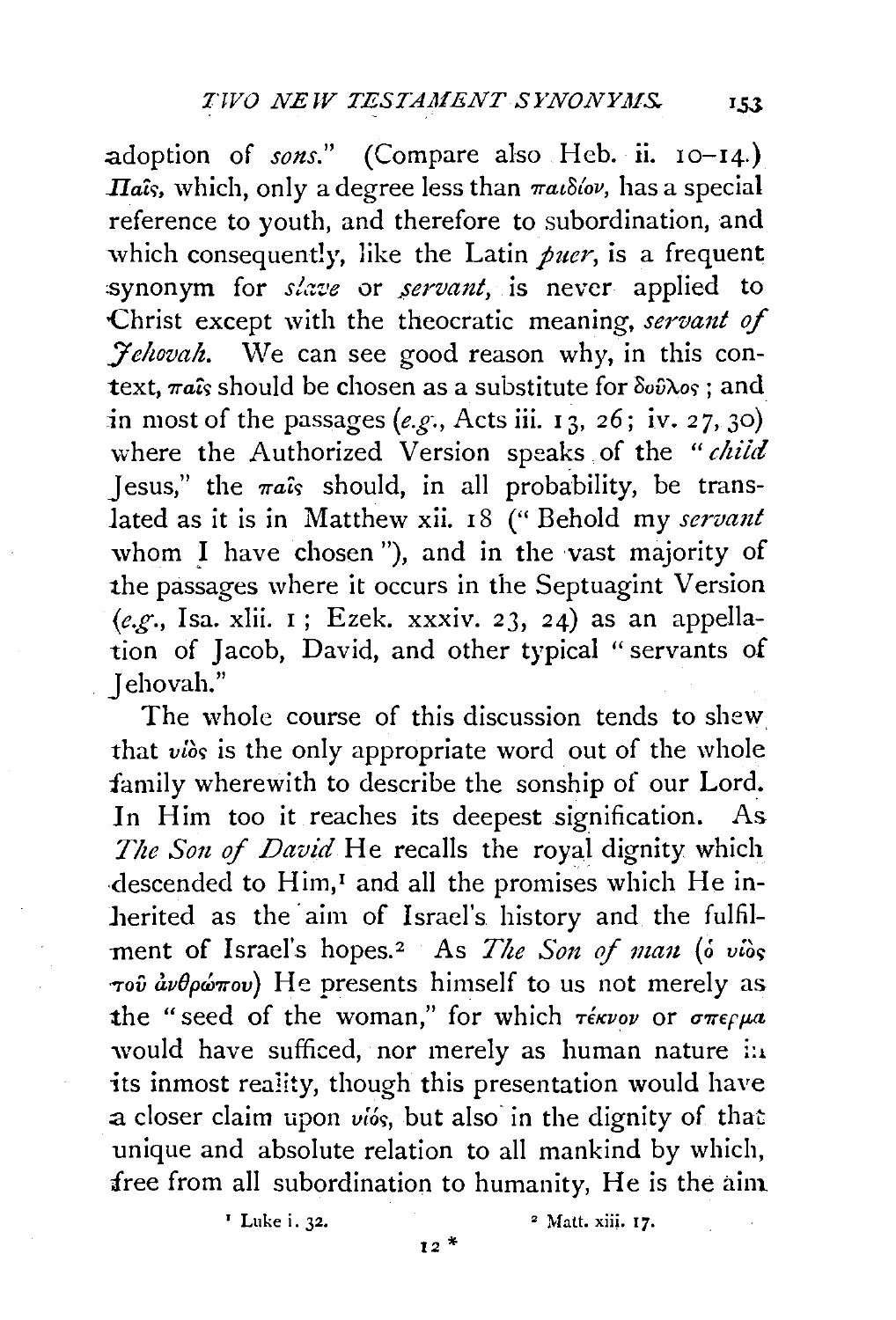of *human* history and the fulfilment of *human* hopes: by which also He was constituted the second founder of the race,<sup> $I$ </sup> who should "make all things new," the Lord of the whole world of men. $2$  and of each several human soul.3 That a name so novel and mysterious. as applied to the Messiah should seem to have been. reserved, by common consent, for the mouth of Christ alone, we cannot wonder. On one occasion only is it: recorded to have passed the lips of a disciple: and then, in a moment of ecstatic vision, Stephen found in an utterance of his Lord 4 the fittest description of the: exalted glory of Him whom the martyr's murderous. adversaries despised as no more than man. Finally, as *The Son of God* (*o vios too*  $\Theta$ *cov*), He reveals the ultimate source of the sonship of man; for it was God's. " own Son " who had come " in the likeness of sinful flesh;" and without the Sonship of God the Sonship of Man would have been a preposterous claim and a. disastrous failure. But to ideal humanity was wedded a superhuman knowledge. and a superhuman power. "All things," He could say, " have been delivered untome of my Father; and no man knoweth the Son but: the Father; neither knoweth any man the Father, save the Son, and he to whomsoever the Son is willing to reveal him.''5 To the world, He could say, God and the Son were a mystery ; but they were no mystery to. one another. That He deified the Messiah by thus. making himself the Son of God, drew forth the accusation of the Jews,<sup>6</sup> the adoration of the disciples,7 the thoughtful historical research of the early Christians.<sup>&</sup>

 $1$  Rom. v. 12  $seqq$ .; I Cor. xv. 47.  $2^{1}$  Matt. xxv. 37  $seqq$ . <sup>3</sup> Matt. xi. 29.  $\overline{1}$  4 Acts vii. 56 compared with Matt. xxvi. 64.

 $$$  Matt. xi. 27. 6 John xix. 7. 7 Ibid xx. 28. 8 Heb. vii.